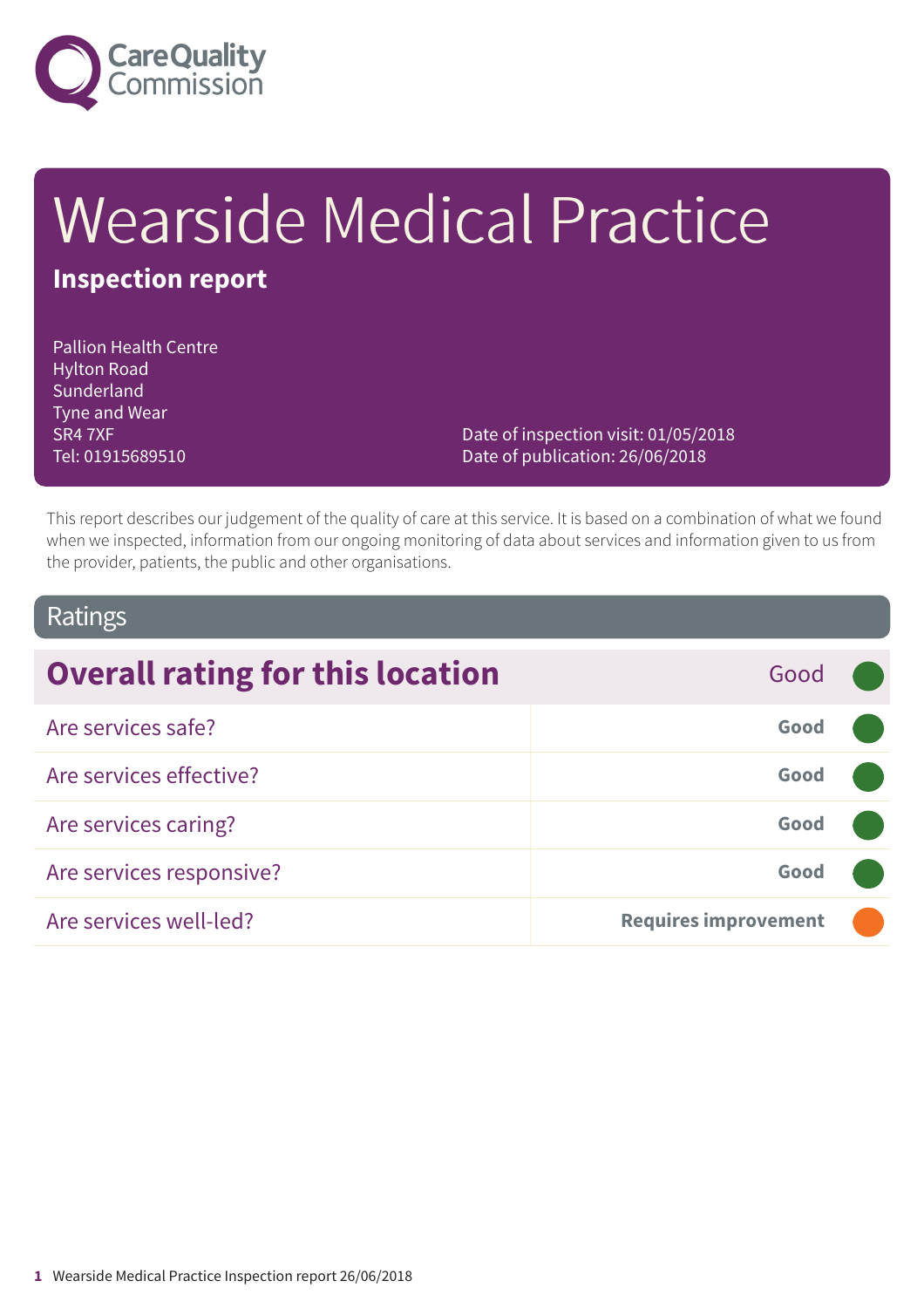# Overall summary

**This practice is rated as Good overall.** (Previous

inspection November 2017– Requires Improvement)

The key questions are rated as:

Are services safe? – Good

Are services effective? – Good

Are services caring? – Good

Are services responsive? – Good

Are services well-led? – Requires Improvement

We carried out an announced comprehensive inspection at Wearside Medical Practice on 1 May 2018 to follow up on breach of regulations following our inspection in November 2017.

We first carried out an announced comprehensive inspection of this practice on 31 August 2016. We rated the practice then as good overall and requiring improvement for providing well-led care. This was because although the practice had some governance arrangements in place, there were areas that needed improvement. We carried out an announced focused inspection in November 2017; we rated the practice as requires improvement overall and inadequate for providing well-led care. We issued a warning notice following this inspection as we found the practices leadership, oversight and governance were not effective.

These reports can be found by selecting the 'all reports' link for Wearside Medical Practice on our on our website at www.cqc.org.uk.

At our previous inspection on 6 November 2017, we told the provider that they must make improvements in some areas. These included the leadership of the practice, the practice's governance framework and the lack of focus on improvement at the practice.

At this inspection we found:

• We saw that some improvements had been made with respect to leadership, however, they were not yet fully

established or embedded into practice. When we inspected the practice, there was continuing uncertainty about the partnership at the practice that meant that we were unable to determine if the leadership and governance issues were fully resolved.

- The practice had clear systems to manage risk so that safety incidents were less likely to happen. When incidents did happen, the practice learned from them and improved their processes.
- The practice routinely reviewed the effectiveness and appropriateness of the care it provided.
- Staff involved and treated patients with compassion, kindness, dignity and respect.
- Most patients found the appointment system easy to use and reported that they were able to access care when they needed it.
- The practice had developed an increased focus on continuous learning and improvement at all levels of the organisation. We saw that the lead GP was actively engaged with work to improve the practice.

The areas where the provider **should** make improvements are:

- Continue to develop effective systems and processes to ensure good governance in accordance with the fundamental standards of care.
- Review the recruitment procedures so that they are established and operated effectively to ensure only fit and proper persons are employed. In particular, to ensure the practice completes disclosure and barring check process prior to employment of new members of staff.
- Continue work to complete the process of recording the immunisation status for non-clinical members of staff.
- The provider should ensure that INR (international normalized ratio) results for warfarin are appropriately added to patients medical records.

**Professor Steve Field** CBE FRCP FFPH FRCGP

Chief Inspector of General Practice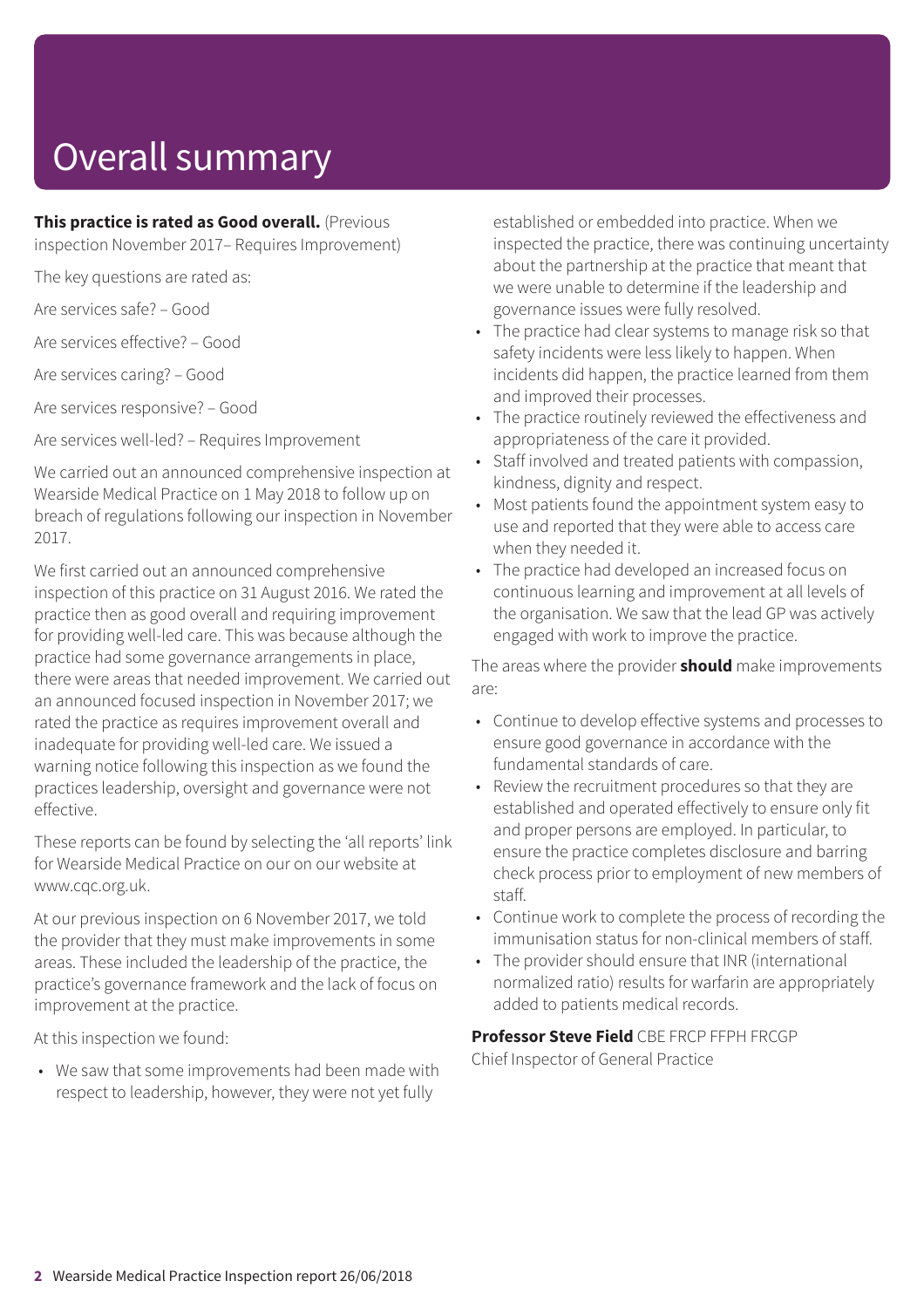### Population group ratings

| <b>Older people</b>                                                        | Good |  |
|----------------------------------------------------------------------------|------|--|
| <b>People with long-term conditions</b>                                    | Good |  |
| <b>Families, children and young people</b>                                 | Good |  |
| Working age people (including those recently retired and<br>students)      | Good |  |
| People whose circumstances may make them vulnerable                        | Good |  |
| People experiencing poor mental health (including people<br>with dementia) | Good |  |

### Our inspection team

Our inspection team was led by a CQC lead inspector**.** The team included a GP specialist adviser and a practice nurse specialist adviser.

### Background to Wearside Medical Practice

Wearside Medical Practice is registered with the Care Quality Commission to provide primary care services for around 7,500 patients. The practice is part of Sunderland clinical commissioning group (CCG) and operates on a General Medical Services (GMS) contract agreement for general practice.

The practice provides services from the following address, which we visited during this inspection:

• Pallion Heath Centre, Hylton Road, Sunderland, Tyne and Wear, SR4 7XF.

The practice maintains a website: https://www.wearsidemedicalpractice.co.uk

The practice is located in a purpose-built two-storey building. There is a lift and all reception and consultation rooms are fully accessible There is on-site parking and disabled parking. The service shares the premises with a walk-in centre and several external services.

Patients can book appointments in person, on-line or by telephone. The service for patients requiring urgent medical attention out of hours is provided by the NHS 111 service and Vocare, which is also known locally as Northern Doctors Urgent Care.

Due to the resignation of two of the former partners, the partnership arrangements in the practice were different to those registered with CQC at the time of the inspection. Shortly after the inspection the practice's registration was updated and it now reflects the arrangements in place.

The practice has:

• The practice has two GP partners (one female, one male), two practice nurses and one health care assistant. They also employ an interim practice manager and eight staff who undertake administrative or reception roles.

Information taken from Public Health England placed the area in which the practice is located in the third most deprived decile. In general, people living in more deprived areas tend to have greater need for health services. The average male life expectancy is 76 years, which is three years lower than the England average and the average female life expectancy is 81 years, which is two years lower than the England average.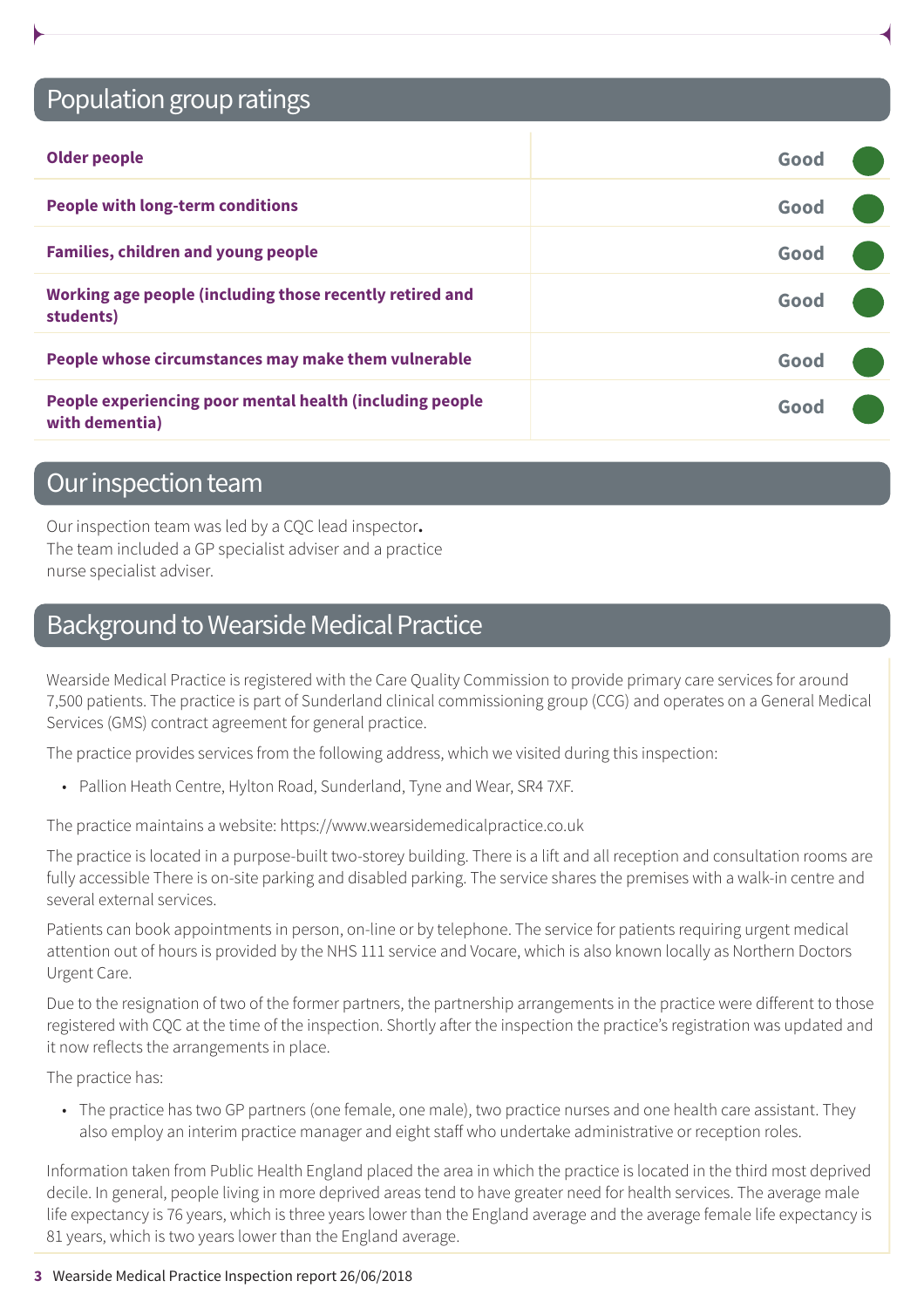The proportion of patients with a long-standing health condition is below the national average (47% compared to the national average of 54%). The proportion of patients, who are in paid work or full-time employment, or education, is in line with the national average (61% compared to the national average of 62%).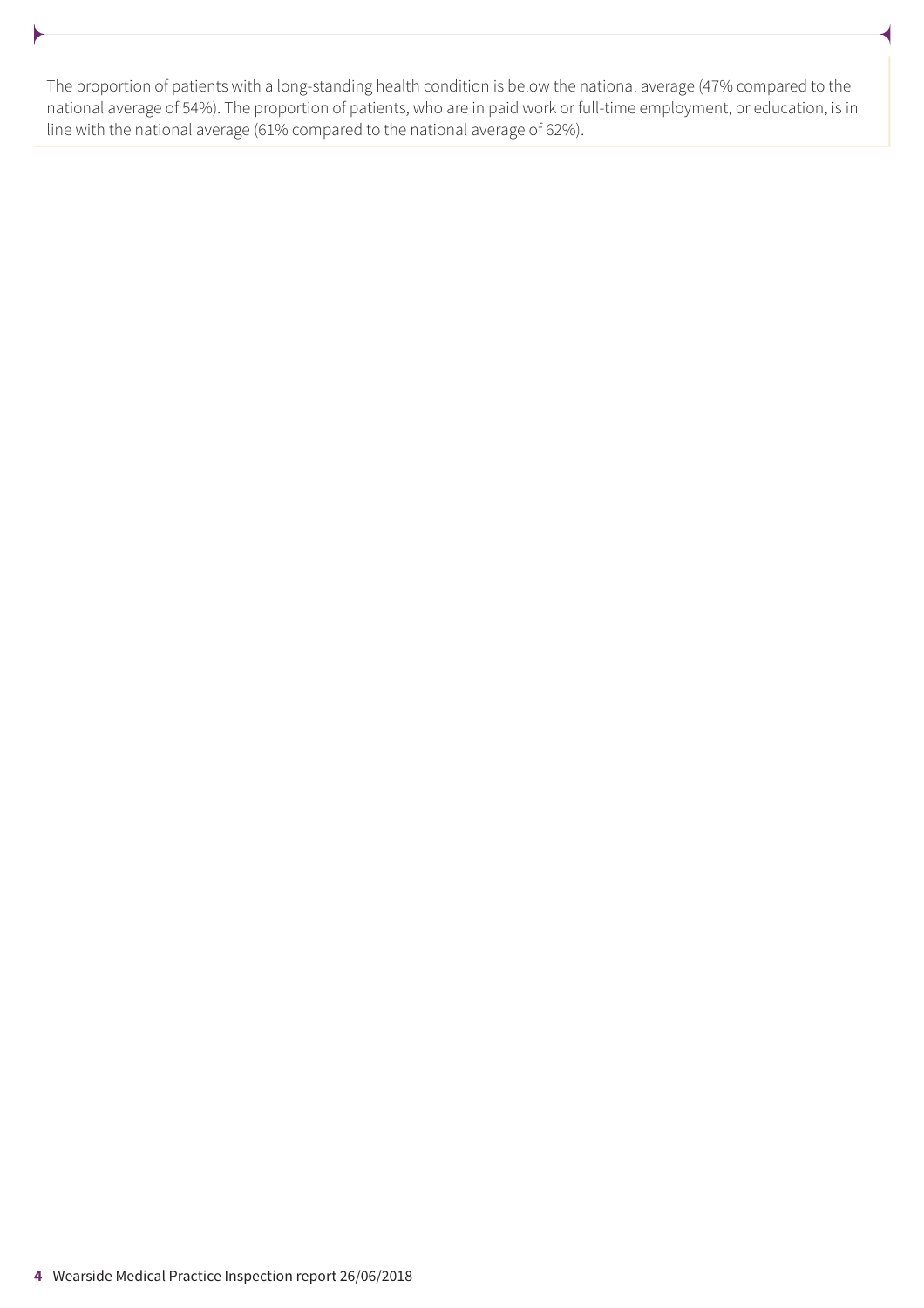# Are services safe?

#### **We rated the practice as good for providing safe services.**

#### **Safety systems and processes**

The practice had clear systems to keep people safe and safeguarded from abuse.

- The practice had appropriate systems to safeguard children and vulnerable adults from abuse. All staff received up-to-date safeguarding and safety training appropriate to their role. They knew how to identify and report concerns. Reports and learning from safeguarding incidents were available to staff.
- Staff who acted as chaperones were trained for their role and had received a DBS check. (DBS checks identify whether a person has a criminal record or is on an official list of people barred from working in roles where they may have contact with children or adults who may be vulnerable.) Would the nurse below not be a chaperone too
- Staff took steps, including working with other agencies, to protect patients from abuse, neglect, harassment, discrimination and breaches of their dignity and respect.
- The practice carried out most of the appropriate staff checks at the time of recruitment and on an ongoing basis. For the most recently appointed nurse the practice had not applied for a DBS check until shortly before the nurse started work, when we inspected the practice a new DBS certificate had not yet been received. Steps had been taken to mitigate the risk to patients.
- Since we last inspected the practice, they had implemented an effective system to manage infection prevention and control.
- The practice had arrangements to ensure that facilities and equipment were safe and in good working order.
- Arrangements for managing waste and clinical specimens kept people safe.

#### **Risks to patients**

There were adequate systems to assess, monitor and manage risks to patient safety.

• Arrangements were in place for planning and monitoring the number and mix of staff needed to meet patients' needs, including planning for holidays, sickness, busy periods and epidemics.

- There was an effective induction system for temporary staff tailored to their role. The practice employed a large number of locum staff through a locum agency; they ensured that appropriate checks had been carried out by the locum agency. The practice produced clear and effective information for locum staff employed by the practice.
- The practice was equipped to deal with medical emergencies and staff were suitably trained in emergency procedures.
- Staff understood their responsibilities to manage emergencies on the premises and to recognise those in need of urgent medical attention. Clinicians knew how to identify and manage patients with severe infections including sepsis.
- When there were changes to services or staff the practice assessed and monitored the impact on safety.

#### **Information to deliver safe care and treatment**

Staff had the information they needed to deliver safe care and treatment to patients.

- The care records we saw showed that information needed to deliver safe care and treatment was available to staff. There was a documented approach to managing test results.
- The practice had systems for sharing information with staff and other agencies to enable them to deliver safe care and treatment.
- Clinicians made timely referrals in line with protocols.

#### **Appropriate and safe use of medicines**

The practice systems for appropriate and safe handling of medicines required review in some areas.

- The systems for managing and storing medicines, including vaccines, medical gases, emergency medicines and equipment, minimised risks.
- Staff prescribed, administered or supplied medicines to patients and gave advice on medicines in line with current national guidance. The practice had reviewed its antibiotic prescribing and taken action to support good antimicrobial stewardship in line with local and national guidance.
- Patients' health was monitored in relation to the use of medicines and followed up on appropriately. Patients were involved in regular reviews of their medicines.
- The practice system for recording the results of INR tests did not always include a record of when the next test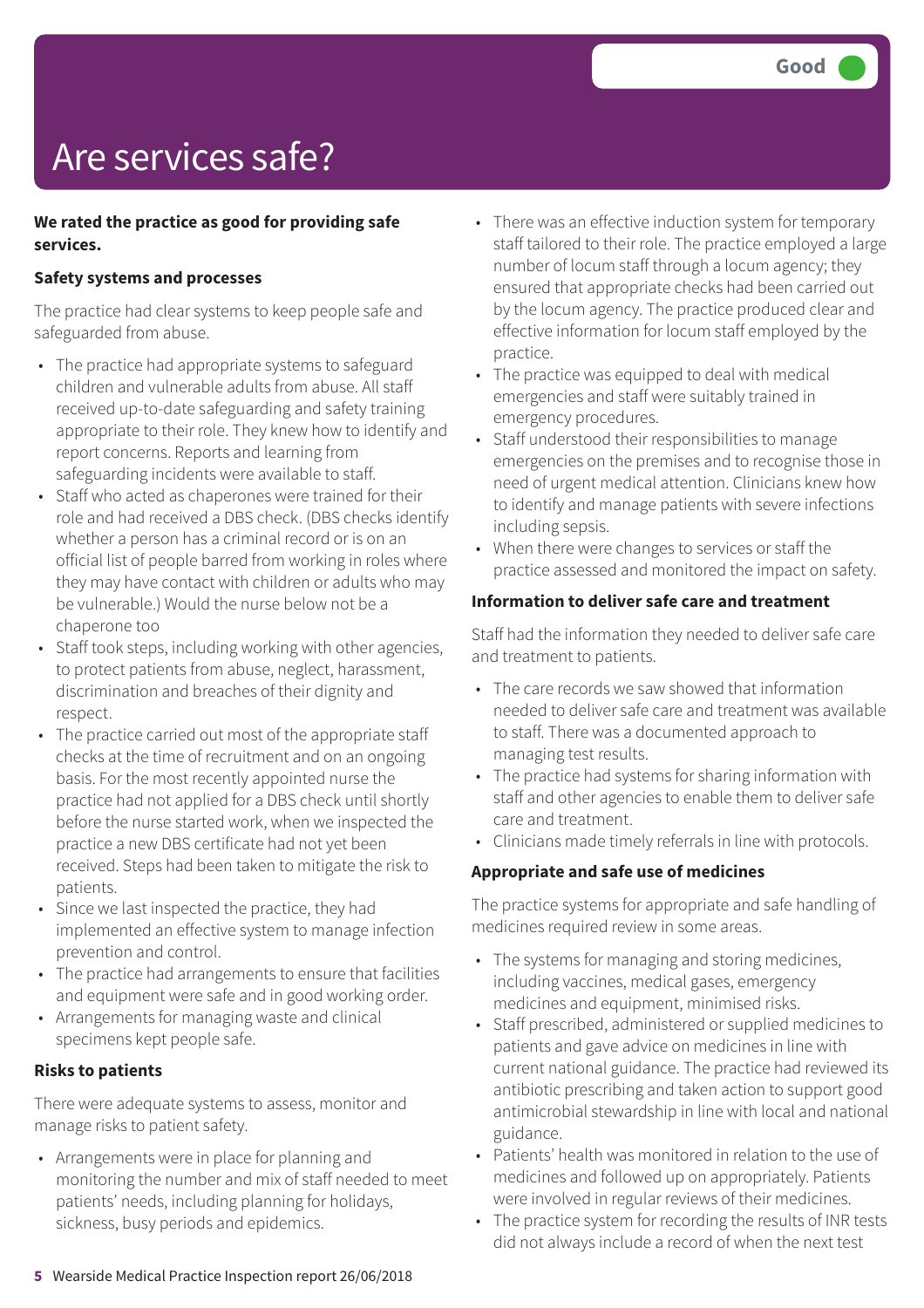### Are services safe?

was due. (INR is a blood test that needs to be performed regularly on patients who are taking warfarin to determine their required dose). After we reported this to the practice, they provided evidence to show this had been raised as a serious incident and had taken steps to minimize this from happening in the future. We found that appropriate blood test results were in place before other high-risk medicines such as lithium were issued.

#### **Track record on safety**

The practice had a good track record on safety.

- There were comprehensive risk assessments in relation to safety issues. Most of these risk assessments had been put in place since we last inspected the practice.
- Since we last inspected the practice, they had put in place systems that monitored and reviewed activity. This helped managers to understand risks and gave a clear, accurate and current picture of safety that led to safety improvements.

#### **Lessons learned and improvements made**

The practice learned and made improvements when things went wrong.

- Since we last inspected the practice, they had put in place clear systems that ensured the practice learned and made improvements when things went wrong. Staff understood their duty to raise concerns and report incidents and near misses. Leaders and managers supported them when they did so.
- There were adequate systems for reviewing and investigating when things went wrong. The practice learned and shared lessons, identified themes and took action to improve safety in the practice. Staff told us that when things went wrong what had happened, and learning, was shared with the whole team.
- The practice acted on and learned from external safety events as well as patient and medicine safety alerts.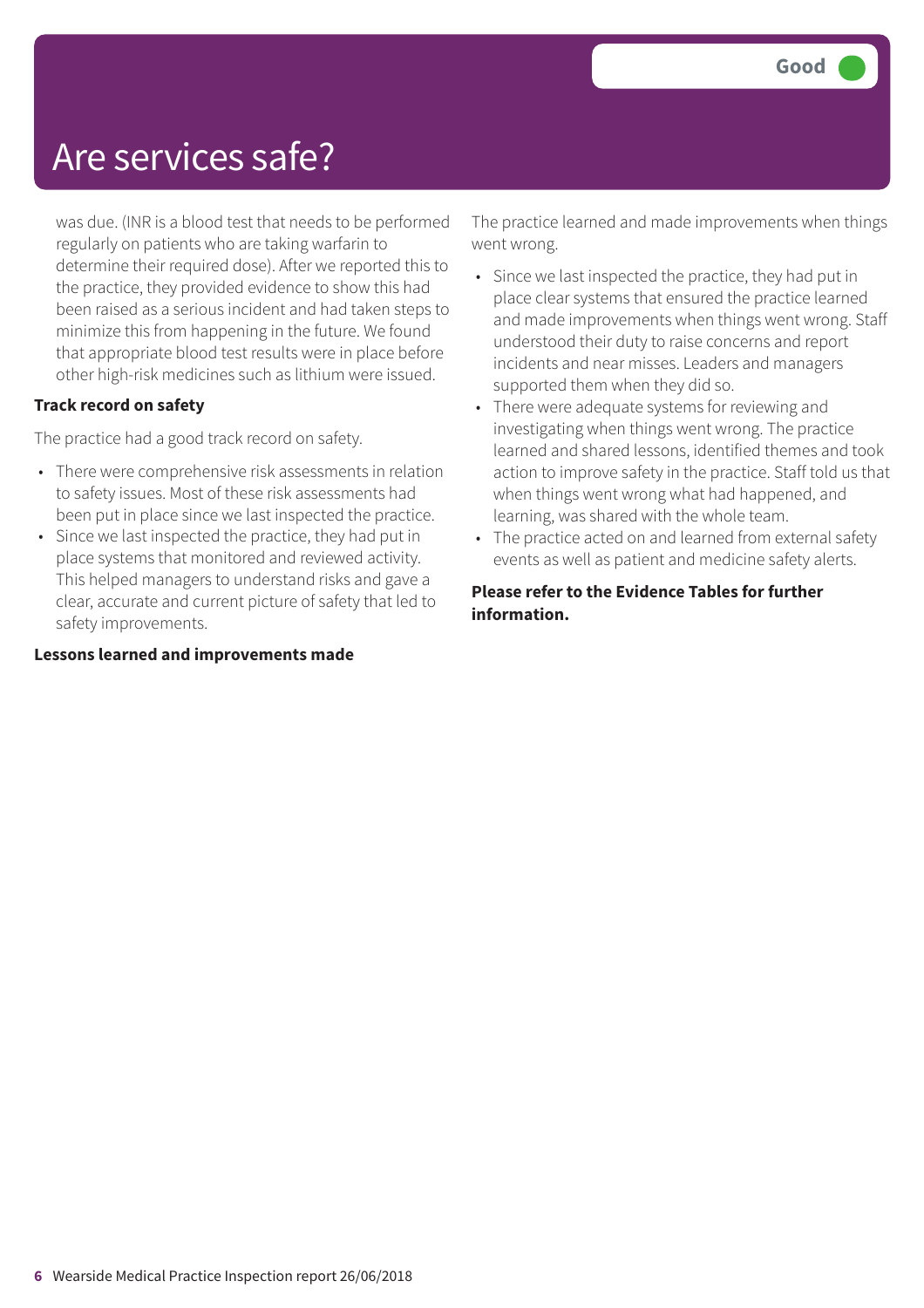# Are services effective?

#### **We rated the practice and all of the population groups as good for providing effective services overall .**

Please note: Any Quality Outcomes (QOF) data relates to 2016/17. QOF is a system intended to improve the quality of general practice and reward good practice.

#### **Effective needs assessment, care and treatment**

The practice did not have clear systems to keep clinicians up to date with current evidence-based practice. The lead GP and the nursing team kept up to date with current evidence based guidance; however, clinical meetings held with the long-term locum GPs did not discuss guidance. The locum staff we spoke to was aware of current evidence based guidance and took steps to keep themselves up to date. We saw that clinicians assessed needs and delivered care and treatment in line with current legislation, standards and guidance supported by clear clinical pathways and protocols.

- Patients' immediate and ongoing needs were fully assessed. This included their clinical needs and their mental and physical wellbeing.
- We saw no evidence of discrimination when making care and treatment decisions.
- Staff used appropriate tools to assess the level of pain in patients.
- Staff advised patients what to do if their condition got worse and where to seek further help and support.

Older people:

- Older patients who are frail or may be vulnerable received a full assessment of their physical, mental and social needs. The practice used an appropriate tool to identify patients aged 65 and over who were living with moderate or severe frailty. Those identified as being frail had a clinical review including a review of medication.
- The practice followed up on older patients discharged from hospital. They ensured that their care plans and prescriptions were updated to reflect any extra or changed needs.
- Staff had appropriate knowledge of treating older people including their psychological, mental and communication needs.

People with long-term conditions:

• Patients with long-term conditions had a structured annual review to check their health and medicines

needs were being met. For patients with the most complex needs, the GP worked with other health and care professionals to deliver a coordinated package of care.

- Staff who were responsible for reviews of patients with long-term conditions had received specific training.
- GPs followed up patients who had received treatment in hospital or through out of hours services for an acute exacerbation of asthma.
- The practice had arrangements for adults with newly diagnosed cardiovascular disease including the offer of high-intensity statins for secondary prevention. People with suspected hypertension were offered ambulatory blood pressure monitoring and patients with atrial fibrillation were assessed for stroke risk and treated as appropriate.
- The practice was able to demonstrate how they identified patients with commonly undiagnosed conditions, for example diabetes, chronic obstructive pulmonary disease (COPD), atrial fibrillation and hypertension).
- The practice's performance for long-term condition indicators for 2016/2017 was comparable to national averages.

Families, children and young people:

- Childhood immunisations were carried out in line with the national childhood vaccination programme. Uptake rates for the vaccines given were above the target percentage of 90% or above.
- The practice had arrangements to identify and review the treatment of newly pregnant women on long-term medicines. These patients were provided with advice and post-natal support in accordance with best practice guidance.
- The practice had arrangements for following up failed attendance of children's appointments following an appointment in secondary care or for immunisation.

Working age people (including those recently retired and students):

- The practice's uptake for cervical screening was 74%, which was broadly in line with the 80% coverage target for the national screening programme.
- The practices' uptake for breast and bowel cancer screening was in line the national average.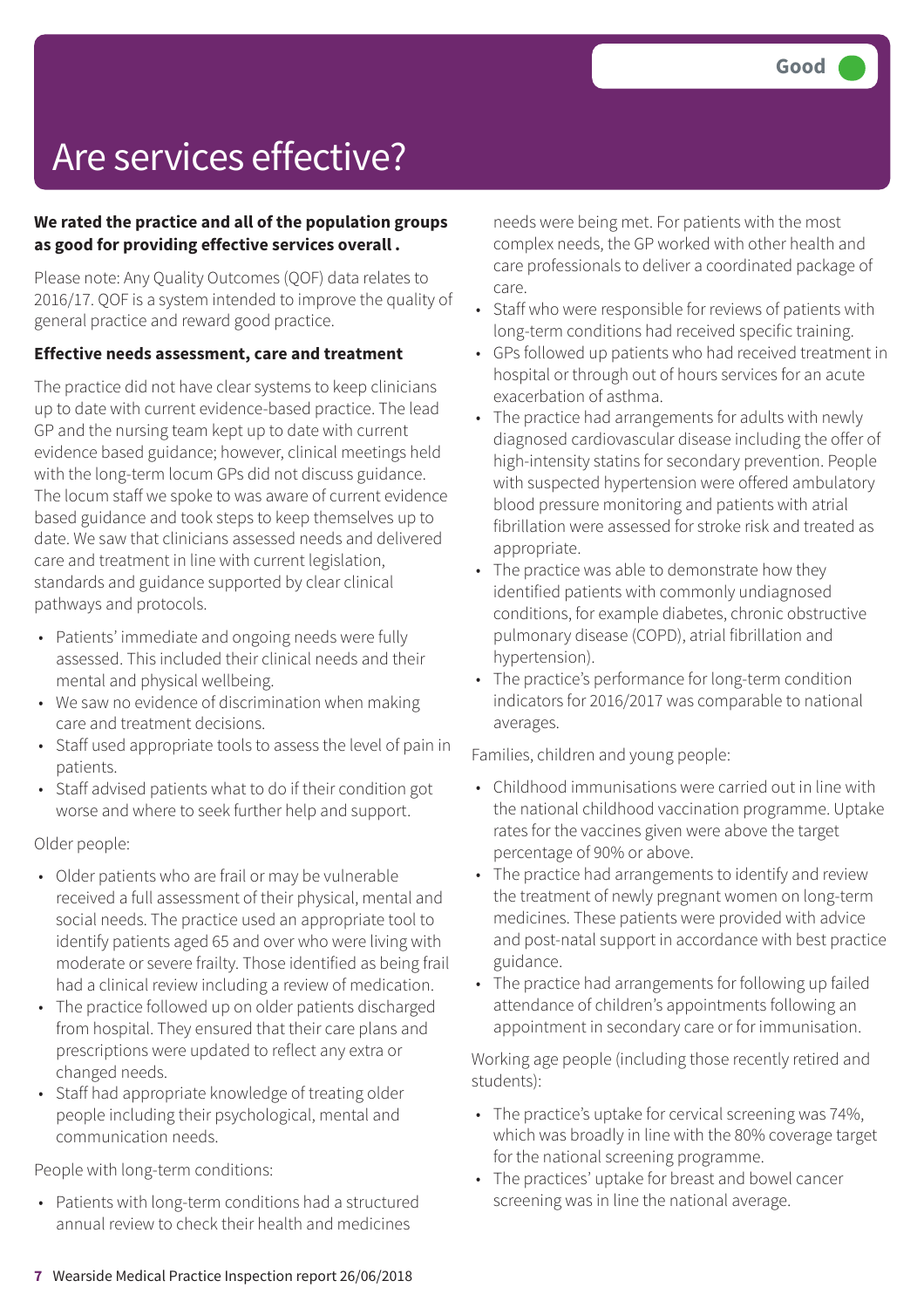### Are services effective?

- The practice had systems to inform eligible patients to have the meningitis vaccine, for example before attending university for the first time.
- Patients had access to appropriate health assessments and checks including NHS checks for patients aged 40-74. There was appropriate follow-up on the outcome of health assessments and checks where abnormalities or risk factors were identified.

People whose circumstances make them vulnerable:

- End-of-life care was delivered in a coordinated way that took into account the needs of those whose circumstances may make them vulnerable.
- The practice held a register of patients living in vulnerable circumstances. For example, homeless people, travellers and those with a learning disability.
- The practice offered annual health checks to patients with a learning disability.
- The practice had a system for vaccinating patients with an underlying medical condition according to the recommended schedule.

People experiencing poor mental health (including people with dementia):

- The practice assessed and monitored the physical health of people with mental illness, severe mental illness, and personality disorder by providing access to health checks, interventions for physical activity, obesity, diabetes, heart disease, cancer and access to 'stop smoking' services. There was a system for following up patients who failed to attend for administration of long-term medication.
- When patients were assessed to be at risk of suicide or self-harm the practice had arrangements in place to help them to remain safe.
- The practice's performance for most mental health indicators was comparable to national averages. For one indicator their performance was below national averages. Preliminary date for 2017/2018 showed there had been no improvement. The practice were aware of the need to improve in this area, their practice development plan included work to improve performance in this area.
- We found that the practice had an effective system to invite patients to attend review appointments.
- Patients at risk of dementia were identified and offered an assessment to detect possible signs of dementia.

When dementia was suspected there was an appropriate referral for diagnosis. Long-term planning for patients with dementia was completed in secondary care.

• The practice offered annual health checks to patients with a learning disability.

#### **Monitoring care and treatment**

The practice had a programme of quality improvement activity and reviewed the effectiveness and appropriateness of the care provided. Where appropriate, clinicians took part in local and national improvement initiatives.

- The most recent published Quality Outcome Framework (QOF) results for 2016/2017 showed overall, the practice achieved 96% of the total number of points available, compared to the CCG and England average of 97%. The overall exception reporting rate was 9.9% compared to the CCG average of 6.2% and the England average of 5.7% (Exception reporting is the removal of patients from QOF calculations where, for example, the patients decline or do not respond to invitations to attend a review of their condition or when a medicine is not appropriate.)
- The practice development plan included work to sustain and improve performance in this area.
- The practice used information about care and treatment to make improvements.

#### **Effective staffing**

Staff had the skills, knowledge and experience to carry out their roles.

- Staff had appropriate knowledge for their role, for example, to carry out reviews for people with long-term conditions, older people and people requiring contraceptive reviews.
- Staff whose role included immunisation and taking samples for the cervical screening programme had received specific training and could demonstrate how they stayed up to date.
- The practice understood the learning needs of staff and provided protected time and training to meet them. Up to date records of skills, qualifications and training were maintained. Staff were encouraged and given opportunities to develop.
- The practice provided staff with ongoing support. This included one-to-one meetings, appraisals, coaching and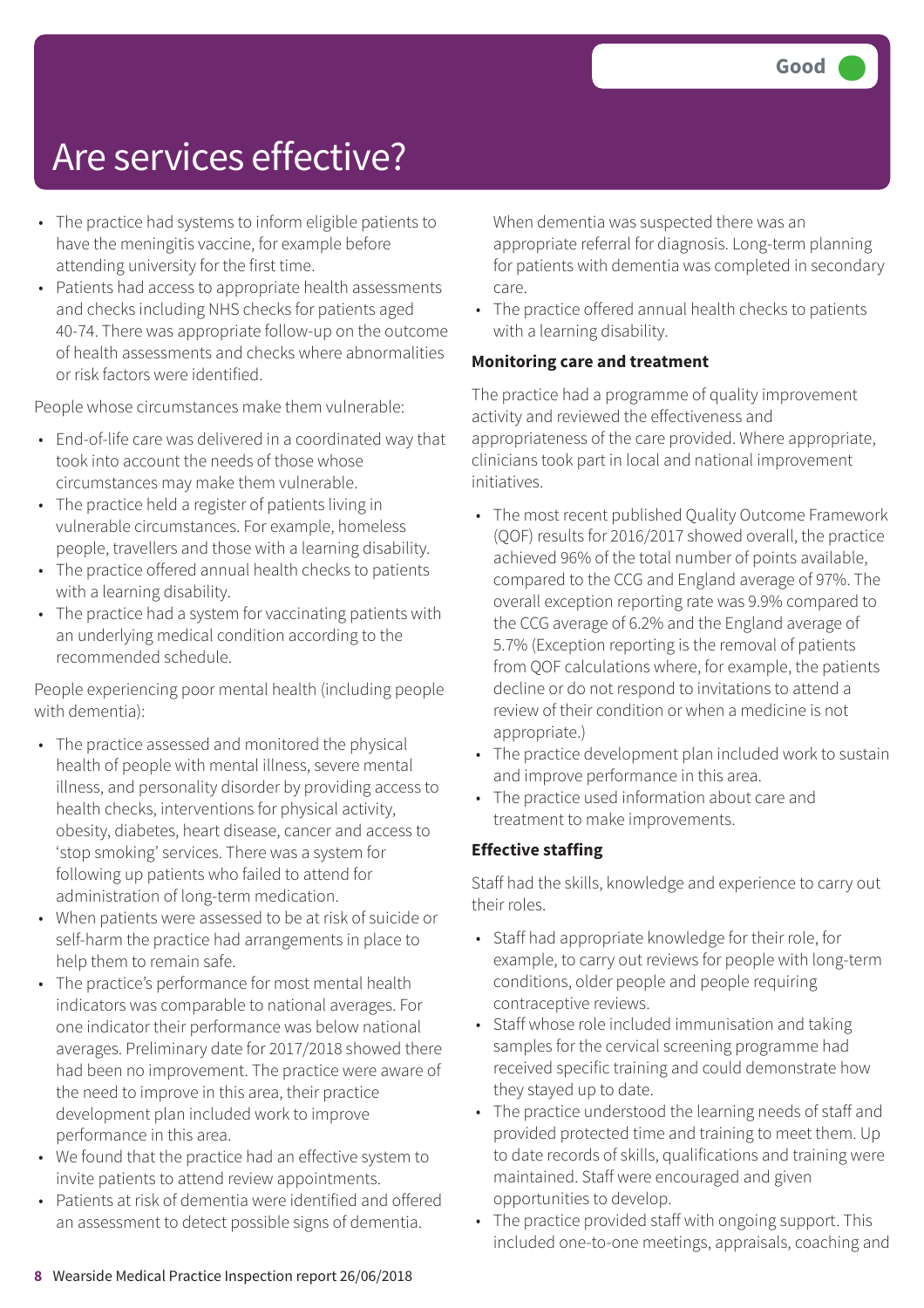### Are services effective?

mentoring, clinical supervision and support for revalidation. The induction process for healthcare assistants included the requirements of the Care Certificate.

- Since we last inspected the practice, a staff appraisal system had been introduced.
- There was a clear approach for supporting and managing staff when their performance was poor or variable.

#### **Coordinating care and treatment**

Staff worked together and with other health and social care professionals to deliver effective care and treatment.

- We saw records that showed that all appropriate staff, including those in different teams and organisations, were involved in assessing, planning and delivering care and treatment.
- The practice shared clear and accurate information with relevant professionals when deciding care delivery for people with long-term conditions and when coordinating healthcare for care home residents. They shared information with, and liaised, with community services, social services and carers for housebound patients and with health visitors and community services for children who have relocated into the local area.
- Patients received coordinated and person-centred care. This included when they moved between services, when they were referred, or after they were discharged from hospital. The practice worked with patients to develop personal care plans that were shared with relevant agencies.

• The practice ensured that end-of-life care was delivered in a coordinated way which took into account the needs of different patients, including those who may be vulnerable because of their circumstances.

#### **Helping patients to live healthier lives**

Staff were consistent and proactive in helping patients to live healthier lives.

- The practice identified patients who may be in need of extra support and directed them to relevant services. This included patients in the last 12 months of their lives, patients at risk of developing a long-term condition and carers.
- Staff encouraged and supported patients to be involved in monitoring and managing their own health, for example through social prescribing schemes.
- Staff discussed changes to care or treatment with patients and their carers as necessary.
- The practice supported national priorities and initiatives to improve the population's health, for example, stop smoking campaigns, tackling obesity.

#### **Consent to care and treatment**

The practice told us they obtained consent to care and treatment in line with legislation and guidance.

- Clinicians understood the requirements of legislation and guidance when considering consent and decision making.
- Clinicians supported patients to make decisions. Where appropriate, they assessed and recorded a patient's mental capacity to make a decision.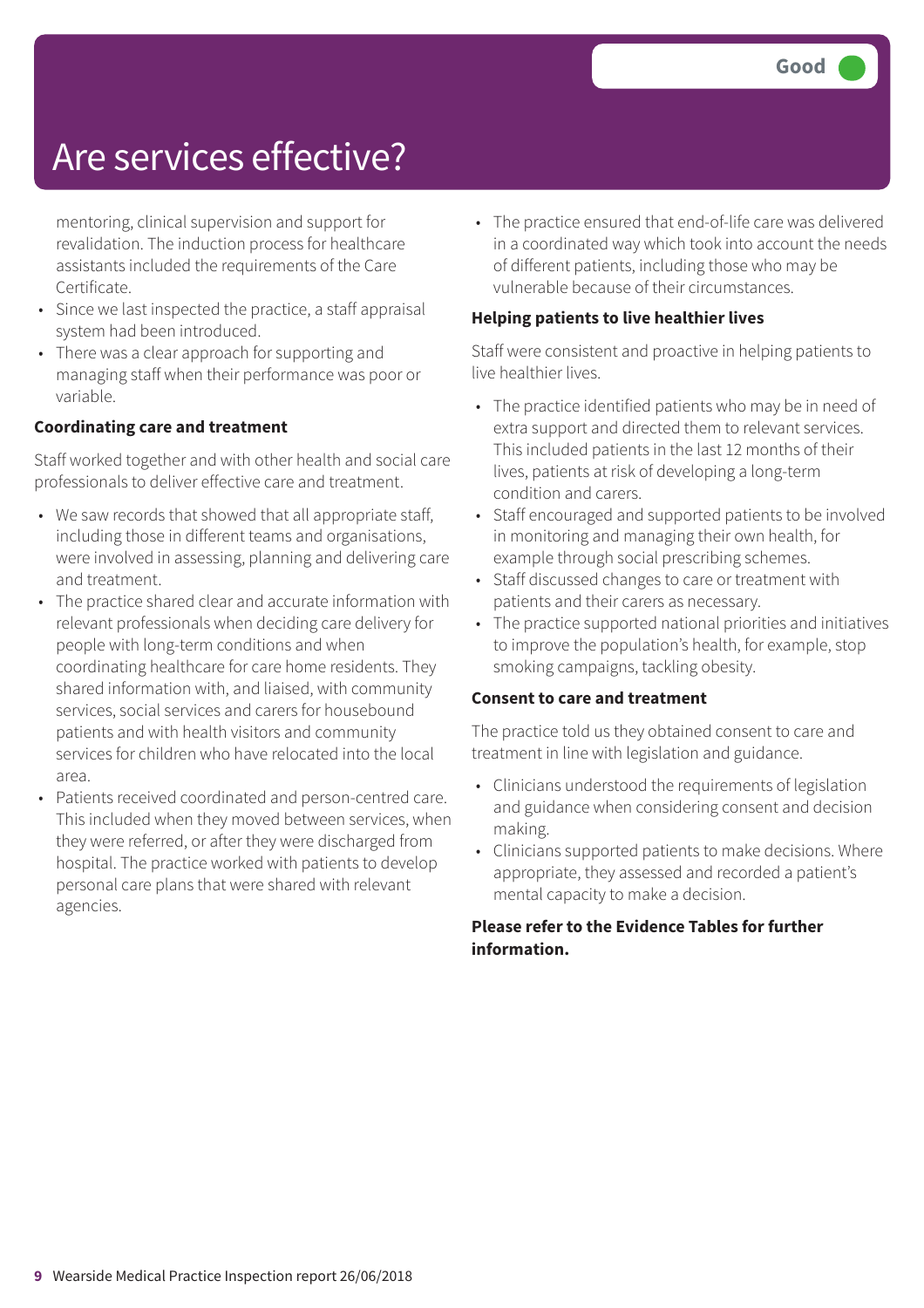# Are services caring?

#### **Kindness, respect and compassion**

Staff treated patients with kindness, respect and compassion.

- Feedback from patients about the way staff treat people was positive.
- Staff understood patients' personal, cultural, social and religious needs.
- The practice gave patients timely support and information.

#### **Involvement in decisions about care and treatment**

Staff helped patients to be involved in decisions about care and treatment. They were aware of the Accessible Information Standard (a requirement to make sure that patients and their carers can access and understand the information that they are given.)

• Staff communicated with people in a way that they could understand, for example, communication aids and easy read materials were available.

- Staff helped patients and their carers find further information and access community and advocacy services. They helped them ask questions about their care and treatment.
- The practice proactively identified carers and supported them. They had identified 143 (1.9% of the practice population) patients who were also carers.

#### **Privacy and dignity**

The practice respected patients' privacy and dignity.

- Reception staff knew that if patients wanted to discuss sensitive issues or appeared distressed they could offer them a private room to discuss their needs.
- Staff recognised the importance of people's dignity and respect. They challenged behaviour that fell short of this.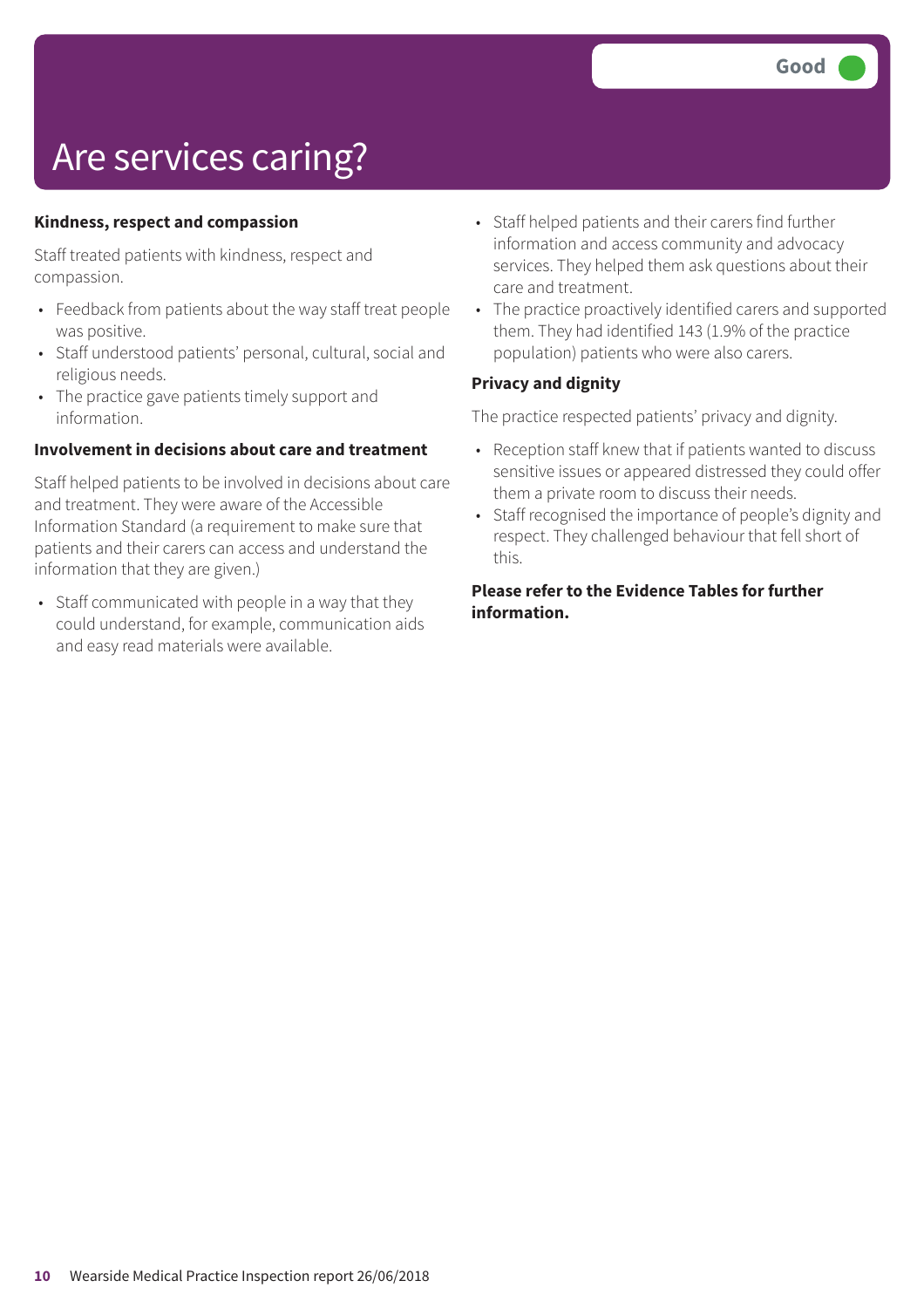# Are services responsive to people's needs?

#### **We rated the practice, and all of the population groups, as good for providing responsive services.**

#### **Responding to and meeting people's needs**

The practice organised and delivered services to meet patients' needs. They took account of patient's needs and preferences.

- The practice understood the needs of its population and tailored services in response to those needs.
- The facilities and premises were appropriate for the services delivered.
- The practice made reasonable adjustments when patients found it hard to access services.
- The practice provided effective care coordination for patients who are more vulnerable or who have complex needs. They supported them to access services both within and outside the practice.
- Care and treatment for patients with multiple long-term conditions and patients approaching the end-of-life was coordinated with other services.

Older people:

- All patients had a named GP who supported them in whatever setting they lived, whether it was at home or in a care home or supported living scheme.
- The practice was responsive to the needs of older patients, and offered home visits and urgent appointments for those with enhanced needs.

People with long-term conditions:

- Patients with a long-term condition received an annual review to check their health and medicines needs were being appropriately met. Multiple conditions were reviewed at one appointment, and consultation times were flexible to meet each patient's specific needs.
- The practice held regular meetings with the local district nursing team to discuss and manage the needs of patients with complex medical issues.
- The practice referred patients to the local 'move to improve' programme for patients who suffer from long-term conditions. This is a programme of structured physical activity, such as exercise classes, that take place at several locations in the Sunderland area.

Families, children and young people:

- We found there were systems to identify and follow up children living in disadvantaged circumstances and who were at risk, for example, children and young people who had a high number of accident and emergency (A&E) attendances. Records we looked at confirmed this.
- All parents or guardians calling with concerns about a child under the age of five were offered a same day appointment.

Working age people (including those recently retired and students):

• The needs of this population group had been identified and the practice had adjusted the services it offered to ensure these were accessible, flexible and offered continuity of care. For example, extended opening hours.

People whose circumstances make them vulnerable:

- The practice held a register of patients living in vulnerable circumstances. For example, homeless people, travellers and those with a learning disability.
- People in vulnerable circumstances were easily able to register with the practice, including those with no fixed abode

People experiencing poor mental health (including people with dementia):

- Staff interviewed had a good understanding of how to support patients with mental health needs and those patients living with dementia.
- Information about various voluntary groups and support organisations was available for patients.

#### **Timely access to care and treatment**

Patients were able to access care and treatment from the practice within an acceptable timescale for their needs.

- Patients had timely access to initial assessment, test results, diagnosis and treatment.
- Waiting times, delays and cancellations were minimal and managed appropriately.
- Patients with the most urgent needs had their care and treatment prioritised.
- Patients reported that the appointment system was easy to use.

#### **Listening and learning from concerns and complaints**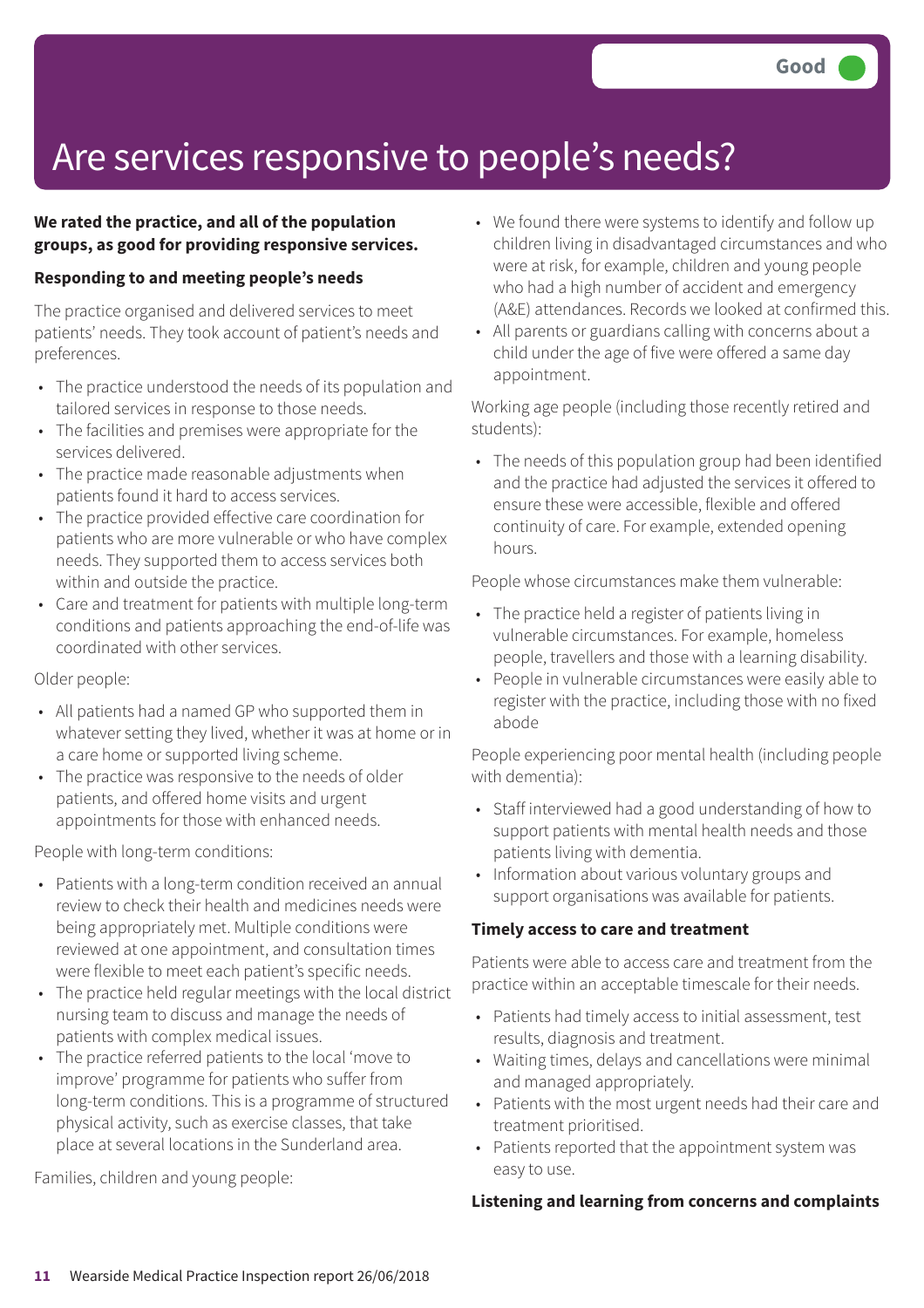### Are services responsive to people's needs?

The practice took complaints and concerns seriously and responded to them appropriately to improve the quality of care.

- Information about how to make a complaint or raise concerns was available. Staff treated patients who made complaints compassionately.
- Since we last inspected the practice, they had put in place a system that recorded complaints made to the practice and they had updated their complaints policy.
- The complaint policy and procedures were in line with recognised guidance. The practice learned lessons from individual concerns and complaints. It acted as a result to improve the quality of care. The practice told us they planned to review the complaints made in the last 12 months to see if they could learn from any themes or trends that were identified.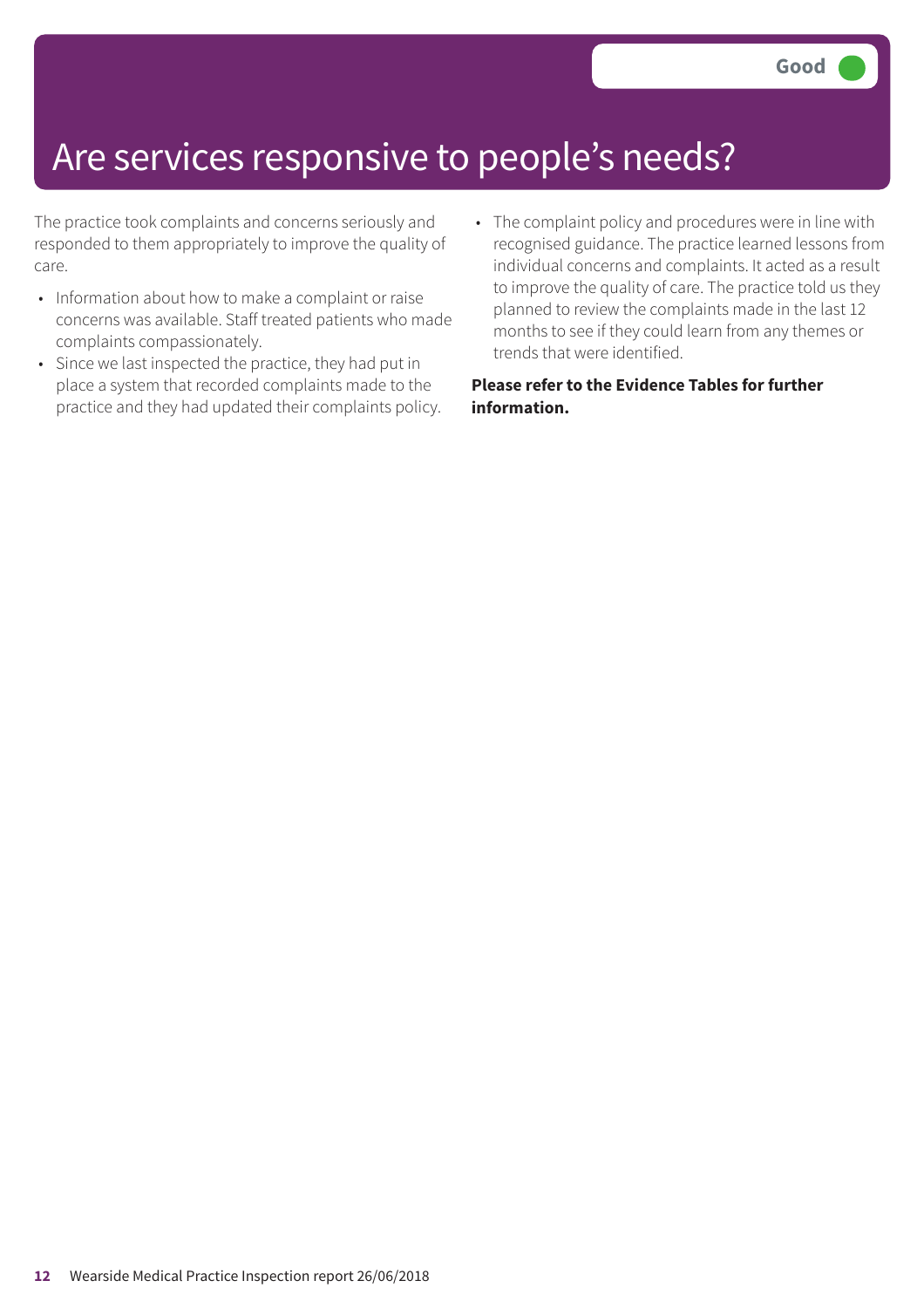### Are services well-led?

At a previous inspection on 7 November 2017, we rated the practice as inadequate for providing well-led care, as the governance arrangements were inadequate. We issued a warning notice in respect to these issues. We found that leadership capacity was limited to due to the absence of one GP partner and the limited engagement of the remaining partner in the leadership and development of the practice. This had resulted in a lack of focus on progress with plans for improvement and a limited understanding of their regulatory responsibilities.

At this inspection, we found that most of the issues that had resulted because of these issues had been addressed. For example, we found that practice specific policies were reviewed and updated, staff records were organised and a practice development plan was in place. However, the changes to the governance of the practice had recently been implemented and were not yet fully embedded into practice. The partnership issues at the practice had not been resolved as only one of the GP partners was active in the management of the practice, the remaining partner was still absent. There was still no partnership agreement in place. Due to these continued issues, we found that the governance framework and leadership of the practice was still at an interim phase of development and could not yet fully ensure the effective leadership of the practice.

#### **Leadership capacity and capability**

The current leadership of the practice had the capacity and skills to deliver high-quality, sustainable care. However, as a partnership agreement was not yet in place at the practice it was not clear how the practice's leadership would develop in the future.

- Since we inspected the practice in November 2017, the lead GP had appointed an interim practice manager. The lead GP and the interim practice manger were knowledgeable about the issues and priorities relating to the quality and future of services. They understood the challenges faced by the practice and were addressing them. The lead GP had developed an active role in the leadership of the practice.
- The current leaders were visible and approachable. They worked closely with staff and others to make sure they prioritised compassionate and inclusive leadership.

#### **Vision and strategy**

The lead GP and the interim practice had a clear vision and credible strategy to deliver high quality, sustainable care. However, it was not clear how the practice would sustain and embed this vision and strategy.

- Since we inspected the practice in November 2017, the practice had developed a business development plan and associated objectives. They monitored their performance against these objectives. The GP and the practice manager developed this plan with the support of the clinical commissioning group. The practice had been unable to consult the second GP partner as they were on extended leave. The practice told us that they expected this partner to return to the practice in mid-June 2018. It was unclear if the practice would be able to continue with their current strategy when this partner returned.
- Staff were aware of and understood the vision, values and strategy and their role in achieving them.
- The strategy was in line with health and social priorities across the region. The practice planned their services to meet the needs of the practice population.
- The practice monitored progress against delivery of the strategy.

#### **Culture**

The practice had a culture of high-quality sustainable care.

- Staff stated they felt respected, supported and valued. They were proud to work in the practice.
- The practice focused on the needs of patients.
- Leaders and managers acted on behaviour and performance inconsistent with the vision and values.
- Openness, honesty and transparency were demonstrated when responding to incidents and complaints. The provider was aware of and had systems to ensure compliance with the requirements of the duty of candour.
- Staff we spoke with told us they were able to raise concerns and were encouraged to do so. They had confidence that these would be addressed.
- There were processes for providing all staff with the development they needed. This included appraisal and career development conversations. All staff received annual appraisals. Staff were supported to meet the requirements of professional revalidation where necessary.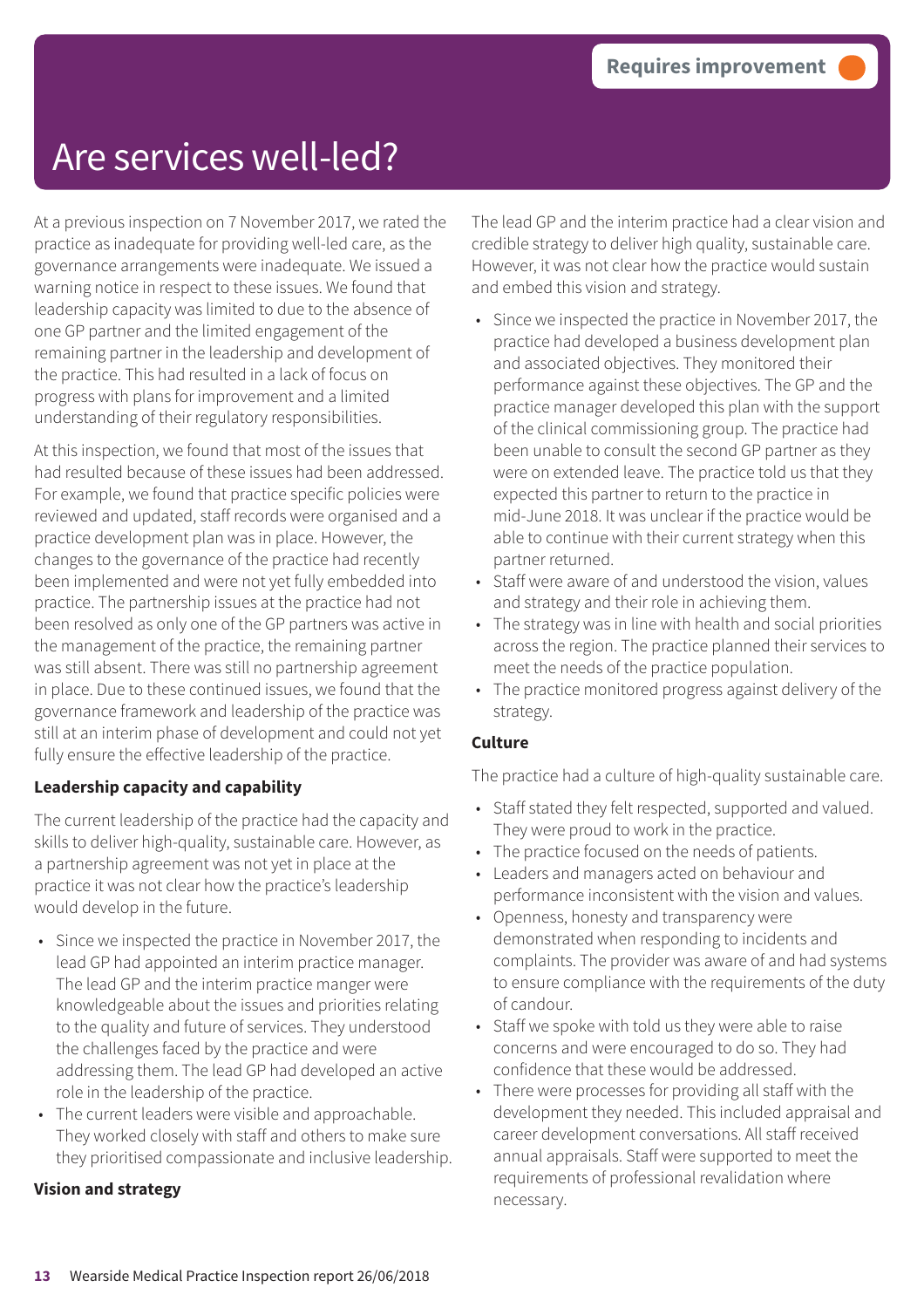### Are services well-led?

- Staff were considered valued members of the practice team. Clinical staff were given protected time for professional development and evaluation of their clinical work.
- There was a strong emphasis on the safety and well-being of all staff.
- The practice actively promoted equality and diversity. Some staff had received equality and diversity training. Staff felt they were treated equally.
- There were positive relationships between staff and teams.

#### **Governance arrangements**

The practice had developed clear responsibilities, roles and systems of accountability to support good governance and management. However, it was not clear how the practice would sustain, embed and develop these arrangements due to the ongoing partnership issues that they faced.

- The lead GP and the interim practice manager had put in place structures, processes and systems to support good governance and management. The current governance and management of partnerships, joint working arrangements and shared services promoted interactive and co-ordinated person-centred care.
- Staff were clear on their roles and accountabilities including in respect of safeguarding and infection prevention and control
- Practice leaders had established proper policies, procedures and activities to ensure safety and assured themselves that they were operating as intended.

#### **Managing risks, issues and performance**

There were clear and effective processes for managing risks, issues and performance.

- There was an effective, process to identify, understand, monitor and address current and future risks including risks to patient safety. The lead GP was engaged with and actively supported this process.
- The practice had processes to manage current and future performance.
- Practice leaders had oversight of national and local safety alerts, incidents, and complaints.
- The practice had developed a clinical audit plan and we saw that clinical audit had begun to have a positive impact on quality of care and outcomes for patients. was clear evidence of action to change practice to improve quality.
- The practice had plans in place and had trained staff for major incidents.
- The practice implemented service developments and where efficiency changes were made this was with input from clinicians to understand their impact on the quality of care.

#### **Appropriate and accurate information**

The practice acted on appropriate and accurate information.

- Quality and operational information was used to ensure and improve performance. Performance information was combined with the views of patients.
- Quality and sustainability were discussed in relevant meetings where all staff had sufficient access to information.
- The practice used performance information which was reported and monitored and management and staff were held to account.
- The information used to monitor performance and the delivery of quality care was accurate and useful. There were plans to address any identified weaknesses.
- The practice used information technology systems to monitor and improve the quality of care.
- The practice submitted data or notifications to external organisations as required.
- There were robust arrangements in line with data security standards for the availability, integrity and confidentiality of patient identifiable data, records and data management systems.

#### **Engagement with patients, the public, staff and external partners**

The practice involved patients, the public, staff and external partners to support high-quality sustainable services.

- A full and diverse range of patients', staff and external partners' views and concerns were encouraged, heard and acted on to shape services and culture. There was an active patient participation group.
- The service was transparent, collaborative and open with stakeholders about performance.

#### **Continuous improvement and innovation**

There was evidence of systems and processes for learning, continuous improvement and innovation.